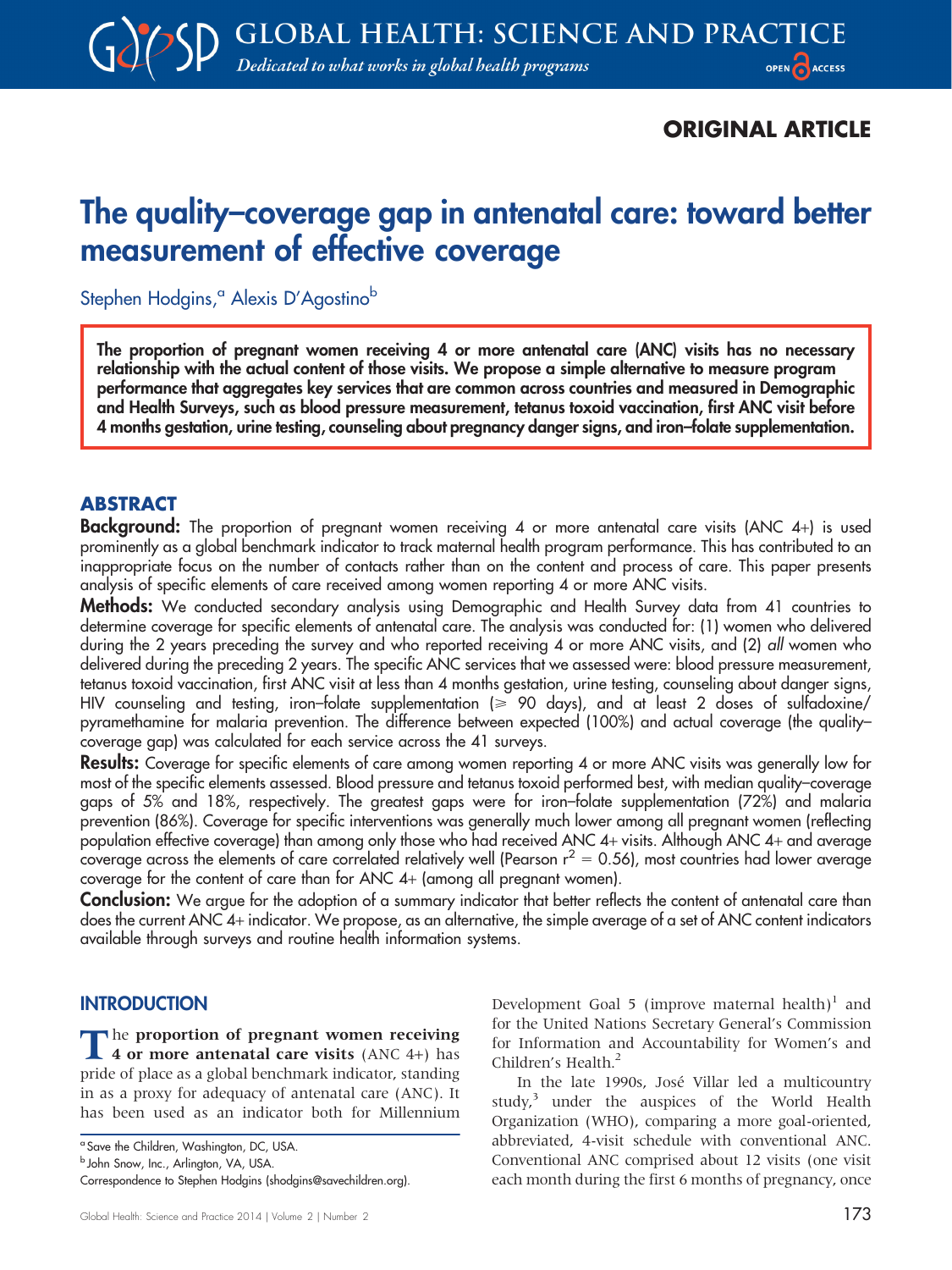every 2–3 weeks for the next 2 months, and once a week thereafter until delivery). On most measures, there were no differences in maternal or perinatal outcomes. These findings have been the basis for adoption of the ANC 4+ indicator as a marker of receipt of adequate antenatal care.

Focusing on the proportion of pregnant women making at least 4 antenatal visits to measure program performance has drawn the attention away from the content of care to mere contact.

Since that time, along with skilled birth attendance, ANC 4+ has been the most frequently used summary measure of maternal health program performance. This has had the unfortunate consequence of drawing the attention of program managers away from the content and process of care and toward mere contact. But content and process of care matter. As Bhutta and colleagues have documented in their comprehensive review,<sup>4</sup> there is significant scope for improving health outcomes, even with a simple package of antenatal interventions that can be delivered by health auxiliaries consisting of:

- Tetanus toxoid
- Intermittent presumptive/preventive treatment of malaria
- Iron–folate and calcium supplementation
- Deworming
- $\bullet$  Detection and treatment of preeclampsia, syphilis, and asymptomatic bacteriuria
- Counseling about essential newborn care practices (immediate and exclusive breastfeeding, clean delivery, and thermal protection) and care-seeking for institutional delivery and danger signs

Clearly, it is not mere contact that results in better outcomes; it is the actual substance of care delivered. Using data from the Demographic and Health Surveys (DHS), this paper explores the extent to which the ANC 4+ indicator tells us anything useful about the substance of care and proposes an alternative indicator to measure program performance.

## **METHODS**

Recent DHS data from 41 countries were analyzed, retaining information on pregnancies during the preceding 2 years for which the mother reported receiving 4 or more ANC visits. From these data, we determined the proportion of survey respondents who reported receipt of 8 specific clinical preventive services:

- Blood pressure measurement
- Full protection against tetanus
- First antenatal visit at less than 4 months gestation
- Urine testing
- Counseling about danger signs
- HIV counseling and testing
- Iron–folate supplementation for at least 90 days
- At least 2 doses of sulfadoxine/pyramethamine (SP) for presumptive/preventive malaria treatment

Surveys retained for this analysis had to have values for at least 5 of these interventions of interest. Among the surveys retained, the main distinction in which data were included was the presence or absence of HIV- and malaria-related indicators. A ''quality–coverage gap'' was calculated for each of these services—across the 41 surveys—as the difference between expected (100%) and actual coverage.

We also present additional DHS analysis on coverage for this set of services using, as the denominator, all women having a birth in the 2 years preceding the survey (regardless of the number of ANC visits received). For each country survey, a simple mean was calculated across the set of retained antenatal indicators listed above as well as the proportion of women who reported receiving *all* the interventions.

The country surveys were conducted by MEASURE DHS, a project of the Bureau for Global Health at the U.S. Agency for International Development (USAID). All the datasets are available online at [www.dhsprogram.com.](www.dhsprogram.com) Analysis was done using Stata 12.1. In line with DHS practice, women not providing a response or answering ''do not know'' to questions on services received were retained in the denominators for calculation of the indicators (that is, it was assumed that they did not receive those services).<sup>5</sup> Results from each country were calculated using the weighting and sampling information and procedures specified in the DHS datasets and documentation.

## RESULTS

#### Quality of Care Among Those Receiving  $4+Visits$

The analysis presented in [Table 1](#page-2-0) can be considered as characterizing the quality of care received, among women who reported receiving 4 or more ANC visits. Colombia, the Dominican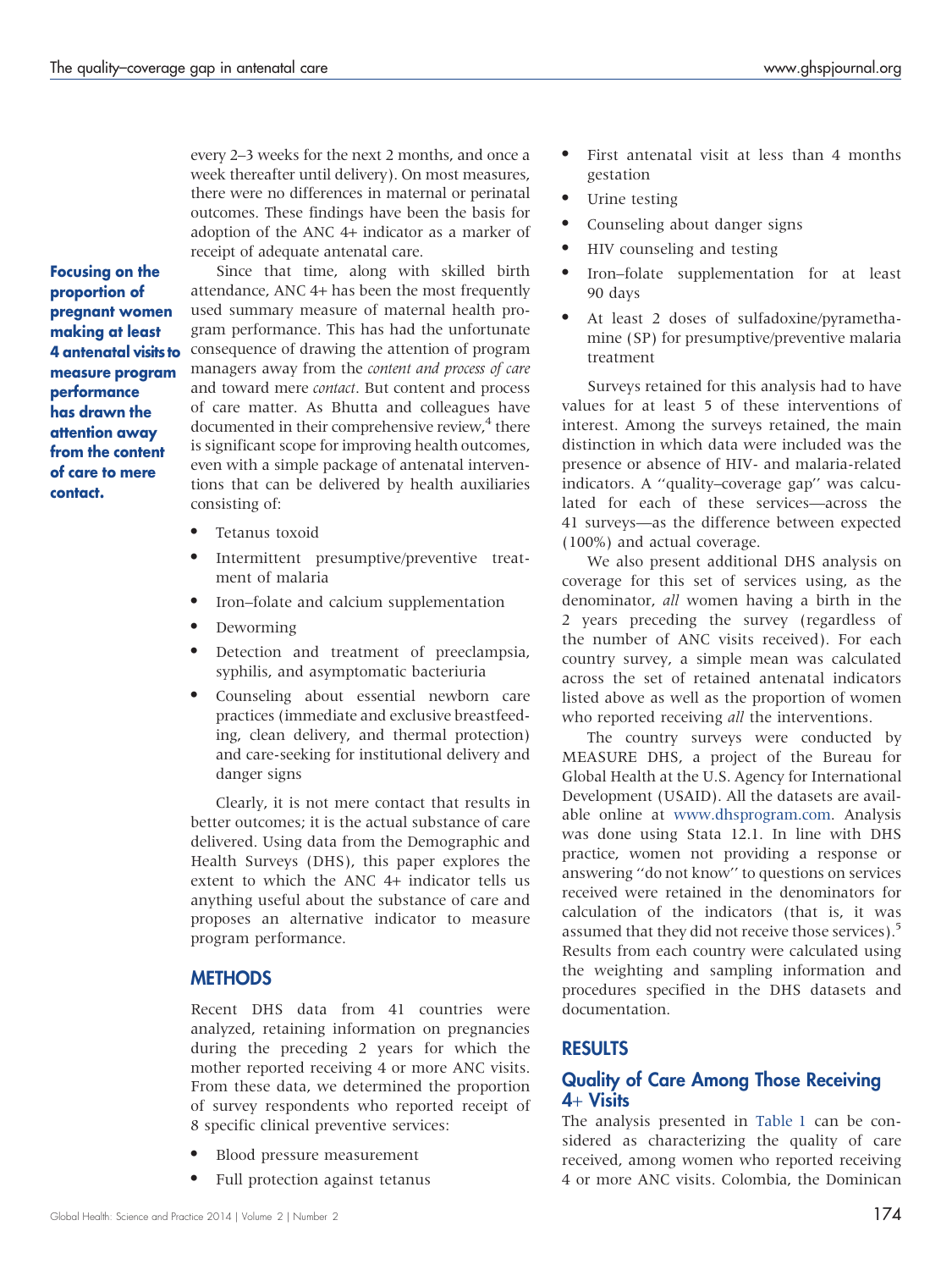<span id="page-2-0"></span>

| <b>Survey</b>       |    | ANC4+ ANC<4mo IFA90+ |                           | $TT2+$ | <b>DSs</b> | <b>BP</b> | Ur | <b>HIV</b> | $SP2+$ | <b>AVG</b> |
|---------------------|----|----------------------|---------------------------|--------|------------|-----------|----|------------|--------|------------|
| Colombia 2010       | 87 | 82                   |                           | 62     | 83         | 100       | 98 | 85         |        | 85         |
| Dominican Rep 2007  | 96 | 84                   | 66                        | 92     | 70         | 99        | 97 | 86         |        | 85         |
| Nepal 2011          | 53 | 72                   | 78                        | 97     | 87         | 94        | 72 |            |        | 83         |
| Maldives 2009       | 87 | 93                   | 65                        | 86     | 51         | 97        | 95 |            |        | 81         |
| Honduras 2005-06    | 79 | 79                   | 73                        | 75     | 68         | 97        | 79 |            |        | 78         |
| Rwanda 2010         | 36 | 73                   |                           |        | 74         | 88        | 43 | 96         |        | 75         |
| Peru 2007-08        | 88 | 75                   | 17                        | 69     | 84         | 98        | 81 |            |        | 71         |
| India 2005-06       | 36 | 80                   | 32                        | 93     | 34         | 89        | 85 |            |        | 69         |
| Philippines 2008    | 76 | 61                   | 35                        | 80     | 75         | 96        | 60 |            |        | 68         |
| Senegal 2010-11     | 48 | 78                   | 68                        | 75     | 48         | 98        | 88 | 39         | 47     | 68         |
| Burkina Faso 2010   | 33 | 65                   | 50                        | 91     | 56         | 97        | 89 | 41         | 50     | 67         |
| Ghana 2008          | 76 | 65                   | 44                        | 77     | 75         | 98        | 93 | 32         | 51     | 67         |
| Bolivia 2008        | 72 | 76                   | 10                        | 66     | 70         | 98        | 77 |            |        | 66         |
| Cambodia 2010       | 64 | 81                   | 14                        | 94     | 83         | 96        | 42 | 48         |        | 65         |
| Guyana 2009         | 77 | 53                   | 30                        | 42     | 64         | 96        | 94 | 78         |        | 65         |
| Haiti 2005-06       | 51 | 73                   | 32                        | 76     | 50         | 98        | 76 | 36         |        | 63         |
| Pakistan 2006-07    | 29 | 70                   | 29                        | 84     | 33         | 92        | 70 |            |        | 63         |
| Cameroon 2011       | 59 | 47                   | 65                        | 87     | 50         | 96        | 89 | 30         | 35     | 62         |
| Swaziland 2006-07   | 77 | 27                   | 30                        | 82     | 54         | 98        | 91 | 53         |        | 62         |
| Malawi 2010         | 43 | 23                   | 27                        | 90     | 81         | 85        | 31 | 88         | 61     | 61         |
| Timor-Leste 2009-10 | 54 | 64                   | 20                        | 91     | 61         | 95        | 20 |            |        | 58         |
| Indonesia 2007      | 81 | 84                   | 31                        | 56     | 43         | 95        | 42 |            |        | 58         |
| Lesotho 2009        | 66 | 40                   | 9                         | 84     | 59         | 97        | 73 | 46         |        | 58         |
| Namibia 2006-07     | 70 | 36                   | 29                        | 56     | 63         | 97        | 92 | 73         | 11     | 57         |
| Benin 2006          | 59 | 61                   | 61                        | 74     | 42         | 99        | 93 | 20         | 4      | 57         |
| Ethiopia 2011       | 17 | 40                   |                           | 81     | 29         | 83        | 56 | 49         |        | 56         |
| Zambia 2007         | 57 | 26                   | 41                        | 83     | 75         | 79        | 21 | 39         | 74     | 55         |
| Kenya 2008-09       | 44 | 26                   | $\ensuremath{\mathsf{3}}$ | 83     | 53         | 89        | 76 | 83         | 20     | 54         |
| Liberia 2007        | 66 | 72                   | 13                        | 86     | 40         | 87        | 52 |            | 14     | 52         |
| Tanzania 2010       | 39 | 26                   | $\mathbf{2}$              | 93     | 56         | 71        | 58 | 75         | 34     | 52         |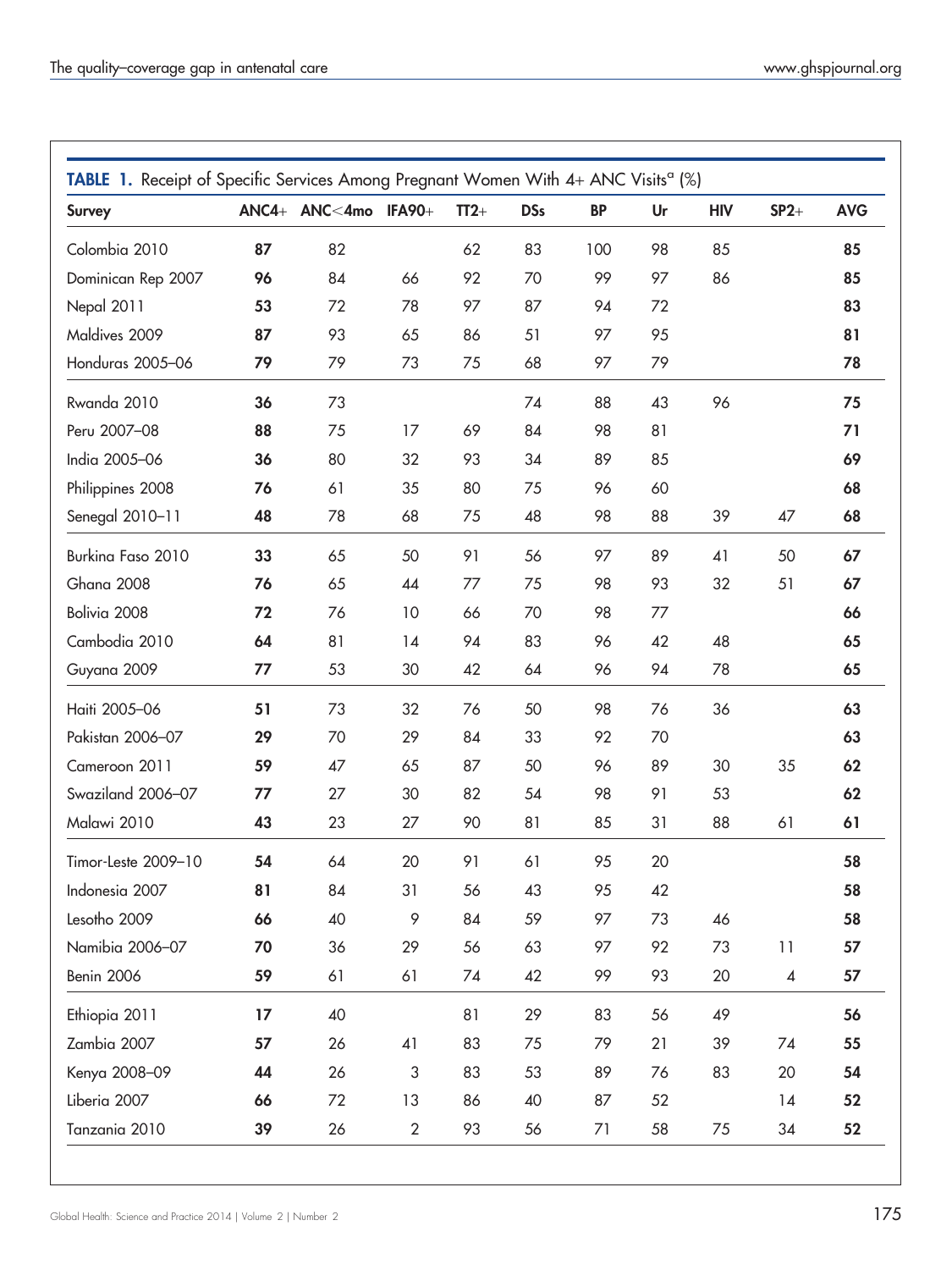| <b>Survey</b>            | $ANCA+$ | $ANC<$ 4mo | <b>IFA90+</b>  | $TT2+$ | <b>DSs</b> | <b>BP</b> | Ur | <b>HIV</b> | $SP2+$ | <b>AVG</b> |
|--------------------------|---------|------------|----------------|--------|------------|-----------|----|------------|--------|------------|
| Guinea 2005              | 46      | 49         | 35             | 86     | 29         | 93        | 65 |            | 5      | 52         |
| Zimbabwe 2010-11         | 59      | 25         | 5              | 64     | 66         | 88        | 60 | 82         | 10     | 50         |
| Uganda 2011              | 46      | 33         | 6              | 90     | 57         | 66        | 28 | 78         | 31     | 49         |
| Nigeria 2008             | 44      | 28         | 22             | 77     | 64         | 86        | 75 | 26         | 10     | 48         |
| Congo (Brazzaville) 2005 | 72      | 55         | 17             | 54     | 40         | 95        | 95 | 8          | 3      | 46         |
| Mali 2006                | 36      | 57         | 24             | 78     | 32         | 92        | 53 | 11         | 17     | 46         |
| Sierra Leone 2008        | 56      | 39         | 15             | 87     | 60         | 87        | 42 | 12         | 14     | 44         |
| Madagascar 2008–09       | 46      | 42         | 8              | 79     | 52         | 83        | 34 | 8          | 8      | 39         |
| Niger 2006               | 15      | 46         | 25             | 57     | 28         | 90        | 46 | 5          | 13     | 39         |
| Burundi 2010             | 33      | 39         | 7              | 91     | 40         | 50        | 12 | 46         |        | 36         |
| Dem Rep Congo 2007       | 47      | 28         | $\overline{2}$ | 47     | 42         | 73        | 51 | 8          | 8      | 32         |
| Mean                     | 57      | 55         | 30             | 79     | 58         | 91        | 67 | 49         | 25     | 60         |

Abbreviations: ANC4+, 4 or more antenatal care visits; ANC<4mo, first antenatal care visit before 4 months gestation; BP, blood pressure; DSs, counseled on pregnancy danger signs; HIV, HIV counseling and testing; IFA, iron–folic acid supplementation for 90+ days; SP2+, at least 2 doses of sulfadoxine/pyramethamine for malaria prevention; TT2+, protected against tetanus; Ur, urine specimen taken.

AVG: Average coverage across the 8 interventions (or fewer, if specific intervention(s) not included in the survey). Country data are presented in order,<br>from highest *average cov*erage to lowest.

<sup>a</sup> Self-reported receipt of services among women delivering during the 2 years preceding the survey and reporting 4+ ANC visits.

Republic, and Nepal performed well; average coverage across the indicators measured in those surveys was 83%–85% (a quality–coverage gap of 15%–17%). Although Nepal performed as well as the other 2 countries with regard to average coverage, a considerably smaller proportion of pregnant women in Nepal reported 4+ visits (53% versus 87% in Colombia and 96% in the Dominican Republic). Timor-Leste, Indonesia, and Lesotho were the median performers across the 41 countries, with average coverage across indicators of 58% (average quality–coverage gap of 42%). The poorest performing countries were the Democratic Republic of Congo and Burundi, with an average coverage across indicators of 32% and 36% (quality–coverage gaps of 68% and 64%, respectively).

The greatest quality–coverage gaps were for iron–folate supplementation and preventive treatment for malaria, both of which depend on reliable commodity supplies.

As seen in the [Figure](#page-4-0), with the exception of blood pressure measurement, there were marked quality–coverage gaps for each of these elements of care for most countries, ranging from 18% to 86%. The greatest gap was for 2 commoditydependent functions—iron–folate supplementation (72%) and presumptive/preventive treatment for malaria with SP (86%). (HIV testing and tetanus toxoid are also commodity-dependent, but supply is commonly managed under separate, vertical systems; iron–folate and SP provision normally does not benefit from such special logistical arrangements.)

## Effective Coverage at Population Level

Whereas [Table 1](#page-2-0) presented intervention-specific coverage among those reporting 4 or more ANC visits (that is, those who are supposedly ''covered'' with respect to ANC services), [Table 2](#page-5-0) presents data calculated for all women delivering over the previous 2 years as the denominator, reflecting effective coverage at the population level. Specifically, mean coverage across all the antenatal indicators offers an alternative summary measure that could be considered for antenatal program performance.

The 2 tables [\(Table 1](#page-2-0), reflecting ANC quality, and [Table 2](#page-5-0), reflecting population effective coverage) show somewhat similar rankings. For example, the top 7 performers are the same on these 2 measures. Most countries were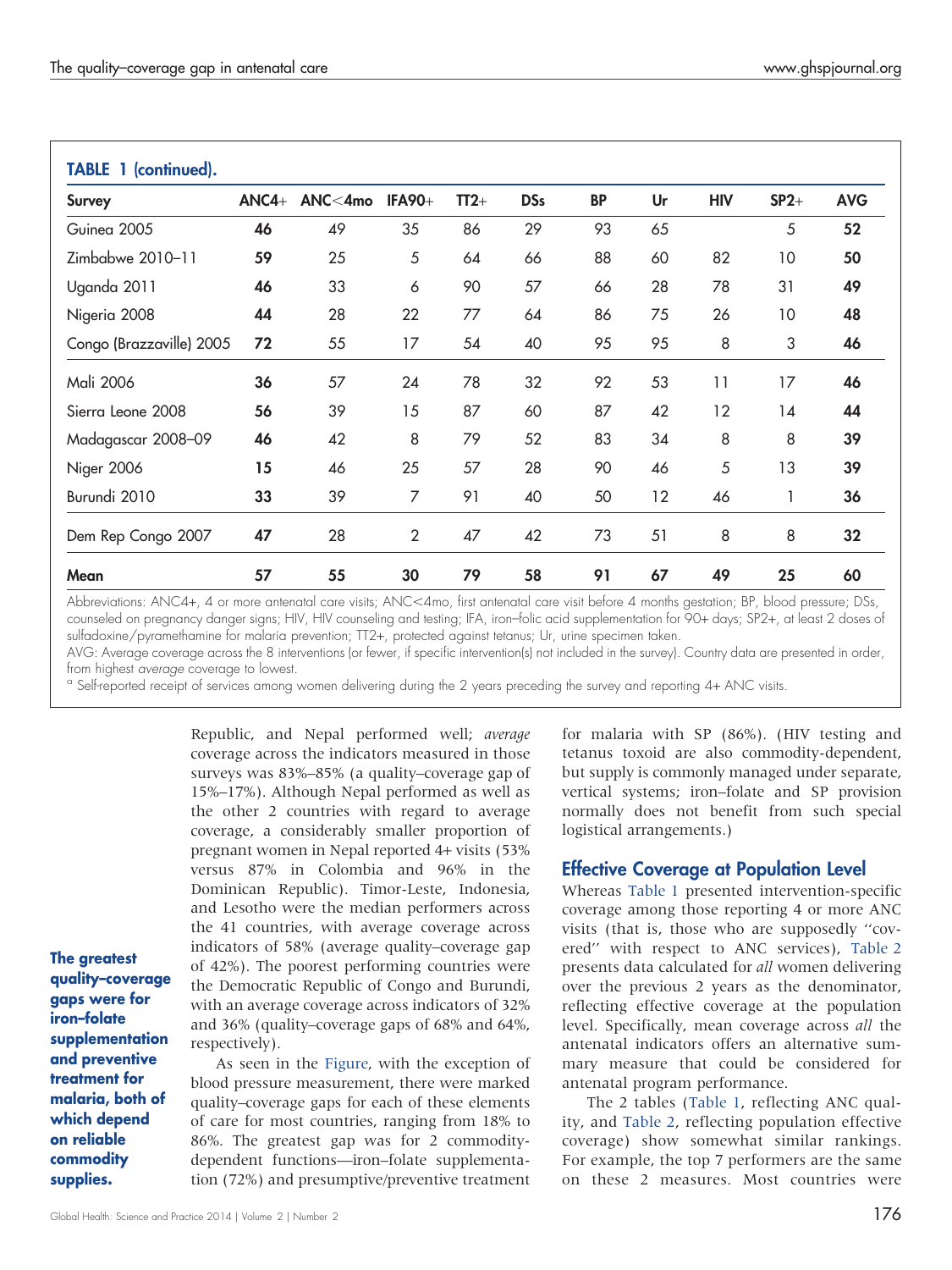<span id="page-4-0"></span>underperformers—in the sense that average population effective coverage for actual content was lower than for ANC 4+. For only 8 of the 41 countries was average coverage higher than the proportion of women reporting 4 or more visits [\(Table 2](#page-5-0)). (This is reflected in the generally large quality–coverage gaps for individual interventions.)

Four of the 10 highest-performing countries, with respect to average coverage across the specific elements of care, also had ANC 4+ values greater than 85% (Dominican Republic, Maldives, Colombia, and Peru) [\(Table 2](#page-5-0)). On the other hand, 2 of these 10 countries had comparatively low ANC 4+ values: Rwanda (36%) and Nepal (53%). Very low average coverage was generally associated with low ANC 4+. However, there were several cases of relatively low coverage on specific antenatal content in countries with relatively high ANC 4+ (for example, Congo Brazzaville, with average coverage of 38% and ANC 4+ of 72%; Indonesia, with average coverage of 52% and ANC 4+ of 81%; and Namibia, with average coverage of 53% and ANC 4+ of 70%).

#### Correlation Between Number of Visits and Care Received

Certainly, in general, the more ANC visits one has, the higher the likelihood of receiving specific elements of care. So, not surprisingly, ANC 4+ and mean coverage across the 8 elements of care correlate relatively well (Pearson  $r^2$ =0.56). In other words, 56% of the variance in mean coverage is accounted for by the value of ANC 4+. The number of visits does matter, in the sense that each visit provides an opportunity for provision of needed care. Fewer visits means fewer opportunities.

Mean number of visits correlates similarly well ( $r^2$ =0.53), and has the advantage that its use as an indicator would not (inappropriately) signal that any particular number of visits is automatically sufficient. Regardless of degree of association, whether with ANC 4+ or mean number of visits, as is evident in the data presented here, there is no necessary relationship with reliable delivery of the content of care.

#### Receipt of the Full Set of Interventions

Among all pregnancies during the 2 years preceding the survey, the proportion of women who reported receiving all 8 services (or fewer, if a particular indicator was not included in the



FIGURE. Coverage for Key ANC Services Among Pregnant Women With  $4 +$  ANC Visits,<sup> $\alpha$ </sup> Across 41 Demographic and

preceding the survey and reporting 4+ ANC visits.

Abbreviations: ANC, antenatal care; ANC<4mo, first antenatal care visit before 4 months gestation; BP, blood pressure; DSs, counseled on pregnancy danger signs; HIV, HIV counseling and testing; IFA, iron–folic acid supplementation for 90+ days; SP2+, at least 2 doses of sulfadoxine/pyramethamine for malaria prevention; TT2+, protected against tetanus; Ur, urine specimen taken.

The horizontal line in the middle of each solid box indicates the median; the top and bottom borders of the box mark the 75th and 25th percentiles, respectively. The "whiskers," or lines, below and above the box mark the minimum and maximum values, respectively. Numbers in parentheses in the x-axis refer to the number of surveys providing data for that particular indicator.

survey) was zero in over one-third of the surveys (15 of 41) ([Table 2\)](#page-5-0). In only 4 countries was the proportion 20% or higher (Dominican Republic, Maldives, Colombia, and Nepal). In Honduras and the Philippines, the proportion was 10%; in Rwanda and Haiti, 8%; and in Peru, 7%. In none of the other countries was it above 5%.

## **DISCUSSION**

As this analysis demonstrates, there are large gaps, reflecting quality–coverage gaps for most of the antenatal **ineffective care.** 

Most ANC services assessed had large quality–coverage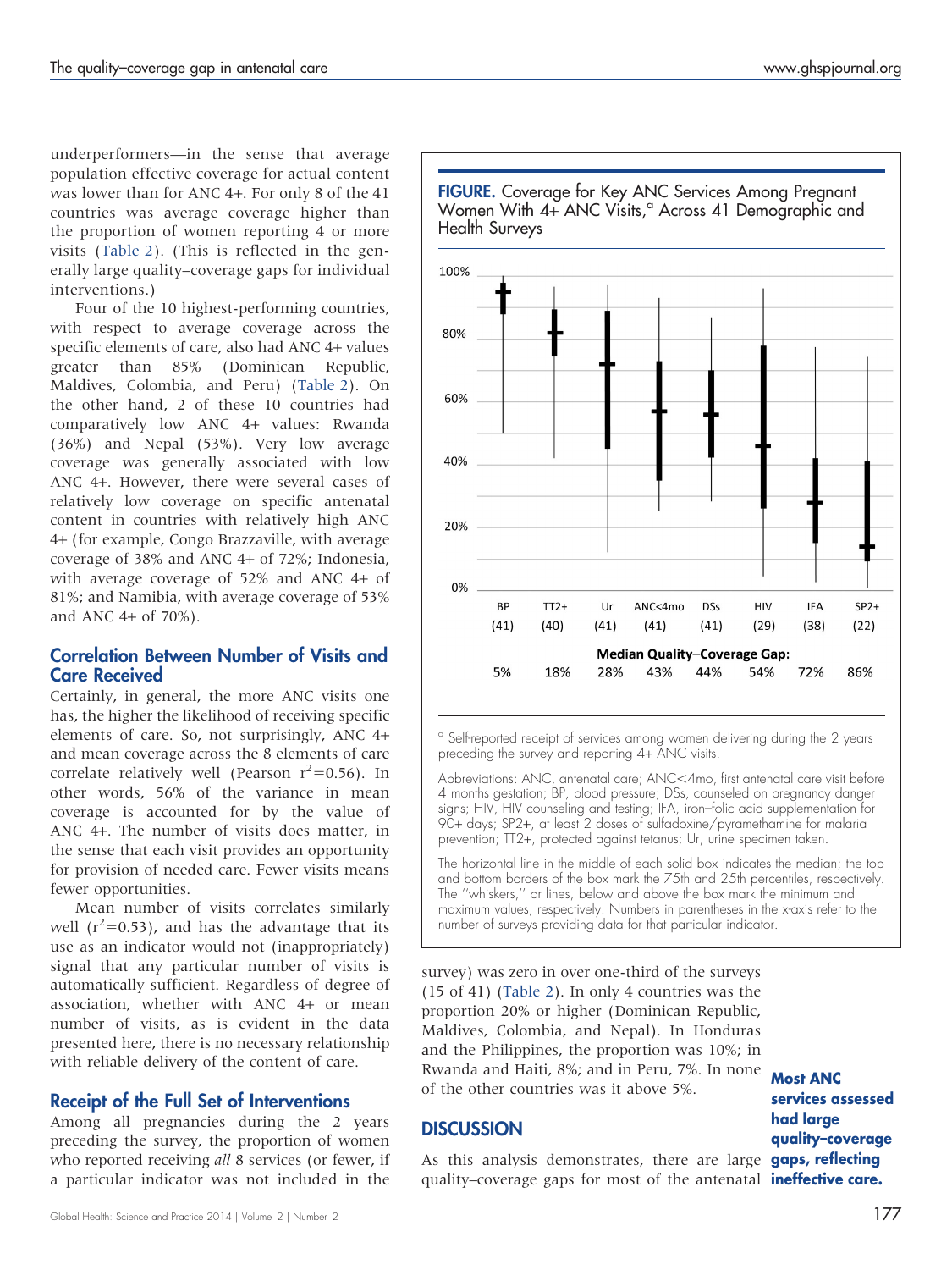<span id="page-5-0"></span>

| <b>Survey</b>       |    | ANC4+ ANC<4mo IFA90+ |              | $TT2+$ | <b>DSs</b> | <b>BP</b> | Ur | <b>HIV</b> | $SP2+$              | <b>AVG</b> | <b>ALL</b>          |
|---------------------|----|----------------------|--------------|--------|------------|-----------|----|------------|---------------------|------------|---------------------|
|                     |    |                      |              |        |            | 99        |    |            |                     |            |                     |
| Dominican Rep 2007  | 96 | 81                   | 65           | 91     | 69         |           | 96 | 86         |                     | 84         | 34                  |
| Maldives 2009       | 87 | 90                   | 64           | 86     | 51         | 97        | 95 |            |                     | 81         | 28                  |
| Colombia 2010       | 87 | 74                   |              | 59     | 79         | 96        | 94 | 80         |                     | 80         | 34                  |
| Honduras 2005-06    | 79 | 65                   | 61           | 71     | 60         | 89        | 68 |            |                     | 69         | 10                  |
| Rwanda 2010         | 36 | 40                   |              | 84     | 71         | 84        | 36 | 92         |                     | 68         | 8                   |
| Peru 2007-08        | 88 | 68                   | 15           | 66     | 78         | 93        | 75 |            |                     | 66         | $\overline{7}$      |
| Nepal 2011          | 53 | 50                   | 52           | 84     | 66         | 76        | 51 |            |                     | 63         | 22                  |
| Guyana 2009         | 77 | 46                   | 29           | 42     | 62         | 94        | 91 | 71         |                     | 62         | $\pmb{4}$           |
| Philippines 2008    | 76 | 50                   | 28           | 74     | 67         | 89        | 52 |            |                     | 60         | 10                  |
| Ghana 2008          | 76 | 54                   | 36           | 70     | 67         | 94        | 86 | 27         | 46                  | 60         | $\sqrt{5}$          |
| Senegal 2010-11     | 48 | 58                   | 56           | 70     | 42         | 93        | 80 | 30         | 40                  | 59         | 3                   |
| Swaziland 2006-07   | 77 | 22                   | 25           | 78     | 50         | 96        | 86 | 50         |                     | 58         | $\overline{2}$      |
| Burkina Faso 2010   | 33 | 40                   | 34           | 86     | 50         | 93        | 81 | 31         | 39                  | 57         | 1                   |
| Bolivia 2008        | 72 | 60                   | 8            | 58     | 60         | 89        | 65 |            |                     | 57         | 3                   |
| Cambodia 2010       | 64 | 63                   | 10           | 88     | 73         | 84        | 34 | 38         |                     | 56         | $\sqrt{2}$          |
| Malawi 2010         | 43 | 12                   | 15           | 87     | 78         | 82        | 27 | 85         | 55                  | 55         | $\mathbf{1}$        |
| Namibia 2006-07     | 70 | 30                   | 24           | 56     | 58         | 92        | 88 | 68         | 11                  | 53         | $\mathsf{O}\xspace$ |
| Indonesia 2007      | 81 | 74                   | 25           | 50     | 39         | 88        | 37 |            |                     | 52         | 4                   |
| Lesotho 2009        | 66 | 30                   | 6            | 75     | 49         | 88        | 63 | 42         |                     | 50         | 1                   |
| Zambia 2007         | 57 | 18                   | 28           | 79     | 70         | 75        | 19 | 39         | 66                  | 49         | 1                   |
| Cameroon 2011       | 59 | 32                   | 43           | 74     | 40         | 79        | 72 | 23         | 26                  | 49         | $\overline{2}$      |
| Haiti 2005-06       | 51 | 61                   | 18           | 62     | 38         | 82        | 55 | 24         |                     | 49         | 8                   |
| Timor-Leste 2009-10 | 54 | 43                   | 12           | 78     | 48         | 82        | 15 |            |                     | 46         | 1                   |
| Benin 2006          | 59 | 40                   | 42           | 61     | 34         | 88        | 81 | 14         | $\sqrt{3}$          | 45         | $\mathsf{O}\xspace$ |
| Tanzania 2010       | 39 | 14                   | $\mathbf{1}$ | 91     | 50         | 64        | 47 | 68         | 27                  | 45         | $\mathsf{O}\xspace$ |
| Liberia 2007        | 66 | 59                   | 11           | 77     | 38         | 79        | 46 |            | $\mathsf{O}\xspace$ | 44         | $\mathbf{2}$        |
| Kenya 2008-09       | 44 | 14                   | 1            | 72     | 40         | 77        | 61 | 70         | 15                  | 44         | $\mathsf{O}\xspace$ |
| Uganda 2011         | 46 | 20                   | 3            | 85     | 49         | 55        | 21 | 72         | 27                  | 42         | 0                   |
| Zimbabwe 2010-11    | 59 | 16                   | 3            | 54     | 55         | 75        | 50 | 68         | $\,8\,$             | 41         | 0                   |
| India 2005-06       | 36 | 43                   | 15           | 76     | 19         | 48        | 44 |            |                     | 41         | $\pmb{4}$           |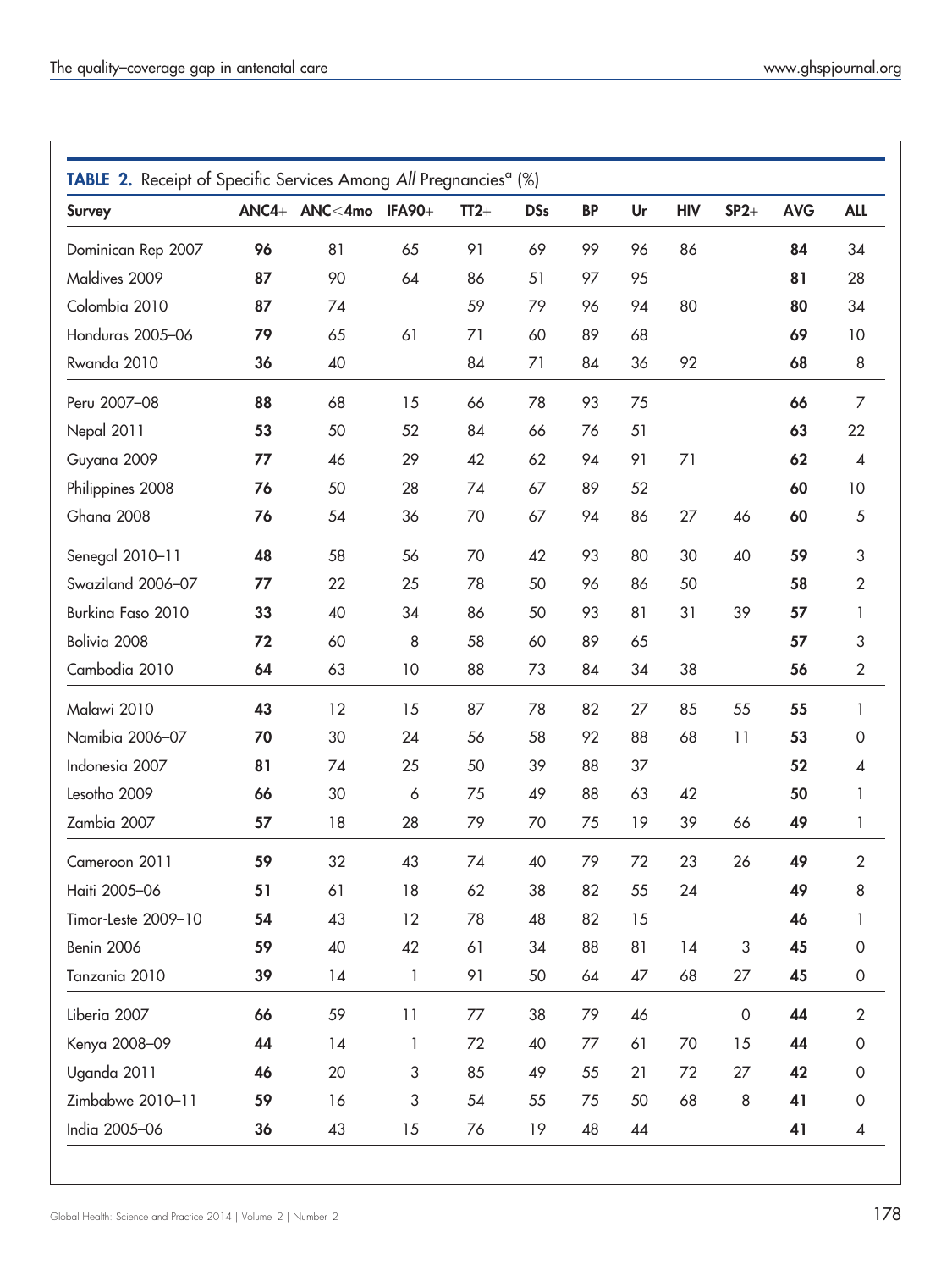| <b>Survey</b>            | $ANCA+$ | ANC<4mo | <b>IFA90+</b>            | $TT2+$ | <b>DSs</b> | <b>BP</b> | Ur | <b>HIV</b> | $SP2+$                   | <b>AVG</b> | <b>ALL</b>     |
|--------------------------|---------|---------|--------------------------|--------|------------|-----------|----|------------|--------------------------|------------|----------------|
| Sierra Leone 2008        | 56      | 29      | 13                       | 81     | 56         | 81        | 37 | 10         | 12                       | 40         | $\mathbf 0$    |
| Congo (Brazzaville) 2005 | 72      | 42      | 13                       | 45     | 34         | 82        | 82 | 7          | $\Omega$                 | 38         | $\Omega$       |
| Guinea 2005              | 46      | 32      | 19                       |        | 22         | 72        | 47 |            | $\overline{\mathcal{A}}$ | 32         | $\Omega$       |
| Madagascar 2008-09       | 46      | 25      | $\overline{\mathcal{A}}$ | 68     | 43         | 71        | 23 | 6          | 7                        | 31         | 0              |
| Burundi 2010             | 33      | 19      | 3                        | 87     | 35         | 44        | 9  | 40         | $\mathbf 0$              | 30         | $\mathbf 0$    |
| Nigeria 2008             | 44      | 16      | 12                       | 48     | 38         | 53        | 46 | 15         | 6                        | 29         | 0              |
| Mali 2006                | 36      | 30      | 12                       | 57     | 21         | 64        | 31 | 6          | 11                       | 29         | $\Omega$       |
| Dem Rep Congo 2007       | 47      | 18      | 1                        | 37     | 33         | 62        | 42 | 6          | 7                        | 26         | $\Omega$       |
| Pakistan 2006-07         | 29      | 31      | 12                       | 60     | 17         | 52        | 32 | 0          | 0                        | 25         | $\overline{2}$ |
| Ethiopia 2011            | 17      | 10      |                          | 49     | 9          | 31        | 17 | 16         |                          | 22         | 1              |
| Niger 2006               | 15      | 13      | 7                        | 23     | 12         | 41        | 18 |            | 0                        | 14         | $\mathbf 0$    |
| Mean                     | 57      | 40      | 21                       | 69     | 49         | 78        | 55 | 43         | 20                       | 50         |                |

Abbreviations: ANC4+, 4 or more antenatal care visits; ANC<4mo, first antenatal care visit before 4 months gestation; BP, blood pressure; DSs, counseled on pregnancy danger signs; HIV, HIV counseling and testing; IFA, iron–folic acid supplementation for 90+ days; SP2+, at least 2 doses of sulfadoxine/pyramethamine for malaria prevention; TT2+, protected against tetanus; Ur, urine specimen taken.

AVG: Average coverage across the 8 interventions (or fewer, if specific intervention(s) not included in the survey). Country data are presented in order,<br>from highest *average* coverage to lowest.

<sup>a</sup> Self-reported receipt of services among all women delivering during the 2 years preceding the survey.

interventions assessed. Such gaps mean ineffective care, and ineffective care means missed opportunities to achieve better outcomes. Focusing on mere contact rather than on the content of care means that we have taken our eye off what really matters.

ANC 1 (any ANC) and ANC visit within the first 4 months of gestation are programmatically useful indicators (although not sufficient, in themselves, as summary measures of program performance); they point to how adequately services are reaching intended beneficiaries. The same cannot be said for ANC 4+. This indicator has been used as an overall proxy for delivery of a package of needed antenatal care. As demonstrated by the analysis here, it serves this role poorly. For most of the elements of care, there were marked quality–coverage gaps. And high ANC 4+ coverage can be completely compatible with a large quality– coverage gap (for example, see Congo Brazzaville, Indonesia, Namibia, and Swaziland, in [Table 1\)](#page-2-0). Furthermore, its widespread use as the single benchmark indicator for antenatal care has the very unwelcome effect of directing the attention of clinicians and program managers toward optimizing the *number* of antenatal visits rather than ensuring delivery of the important substance of that care. This effect is exacerbated when attendance at 4 ANC visits is incentivized under conditional cash transfer programs, or when it serves as part of the basis for performance-based financing schemes.

Furthermore, continued use of this indicator reinforces the impression that an abbreviated schedule of antenatal visits is adequate. Recent **Recent analysis** further analysis<sup>6</sup> of the original WHO research **found higher risk** that gave rise to the 4-visit recommendation has **of fetal death with** demonstrated a 27% higher risk of fetal death **the abbreviated** among those randomized to the abbreviated **ANC schedule of** schedule. Moreover, with eclampsia/preeclampsia visits. emerging as the leading cause of maternal death in certain countries, there is renewed recognition of the importance of more vigilant routine screening and timely response to worsening preeclampsia, which cannot be accomplished with only 4 visits over the entire pregnancy. Commenting on the secondary analysis of the WHO antenatal care trial, Justus Hofmeyr<sup>7</sup> makes the case that: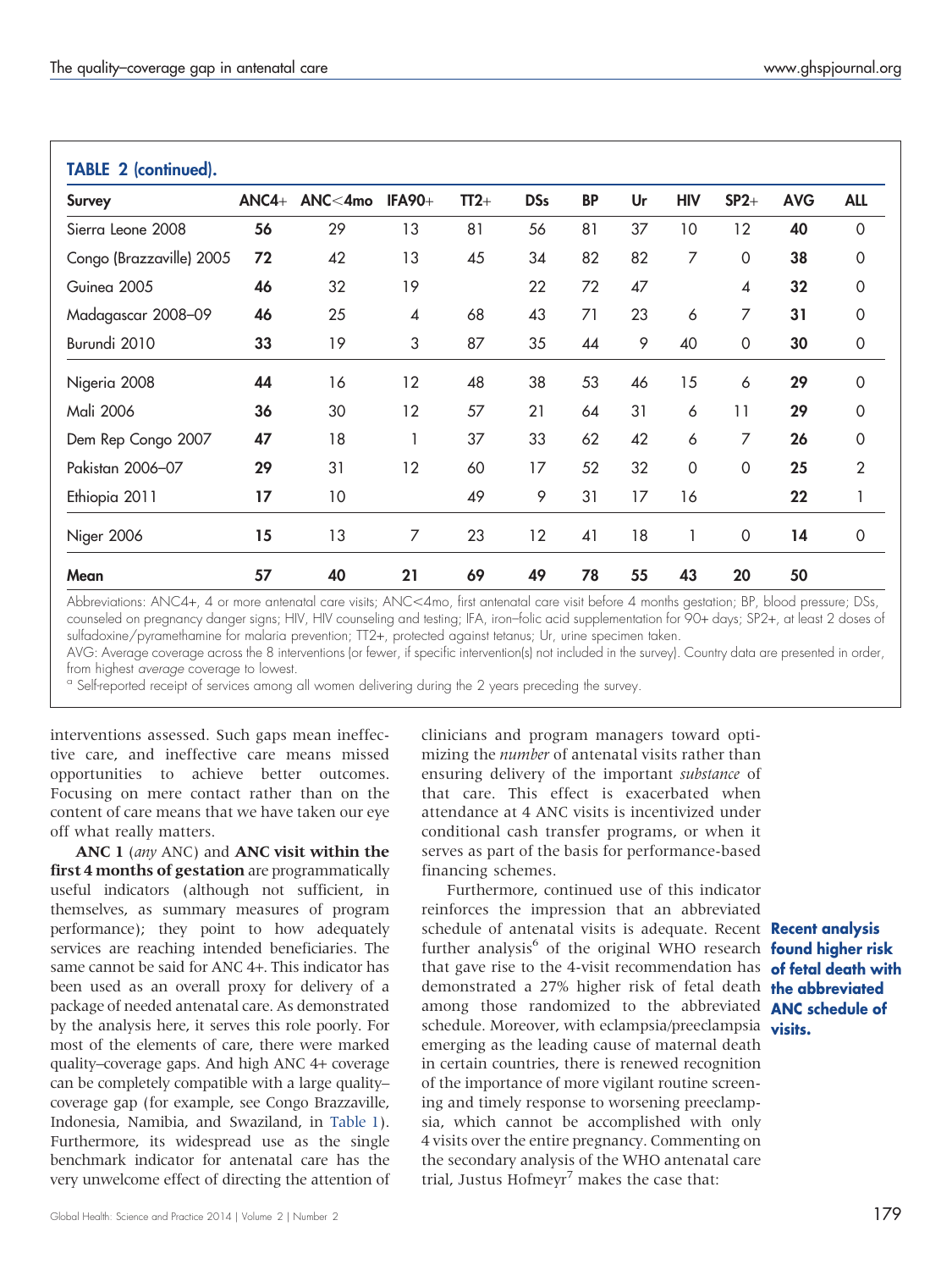An alternative indicator to ANC 4+ to measure program performance could be a simple average of receipt of a set of key antenatal services.

An increased number of routine visits may detect asymptomatic conditions such as preeclampsia, fetal growth restriction or reduced fetal movements earlier, allowing more timely intervention. The importance of the content and quality of routine antenatal care should not be lost to policy makers when decisions about numbers of visits with the available resources are being made.

It is time to drop the use of ANC 4+. It does not reliably tell us how adequate ANC services are, and relying on it encourages program managers and clinicians to focus on mere contact rather than on the content of care. Furthermore, as we have noted, 4 visits are not enough.

#### Alternative Indicators to Measure ANC Program Performance

ANC 4+ has been retained, to date, as the key global benchmark indicator for antenatal care not because there are passionate defenders of its validity but because there is a perception that there is no readily available alternative. But there is.

In principle, an attractive option would be the proportion of women who report receiving the full set of specific elements of care measured. This can be readily determined from survey data. Kyei and colleagues<sup>8</sup> have done such analysis based on data from the 2007 Zambia DHS, using an overlapping, but not identical, set of ANC-related indicators to those used here.\* In their study, ''good-quality ANC'' was defined as attending at least 4 ANC visits with a skilled provider and receiving at least 8 of the 10 antenatal interventions used in their analysis; ''moderate-quality ANC'' required 4 visits and 5–7 of the 10 antenatal interventions. In this paper, similar analysis found that in about onethird of the surveys (15 of 41), the proportion of women receiving all 8 services (or fewer, if a particular indicator was not included in the survey) was zero. So the utility of this specific measure is constrained by its lack of discriminating power. A further limitation is that, unlike a simple average across indicators—which can be easily calculated from corresponding indicators already tracked by routine health information systems—a measure of receipt of a full set of services at the level of the individual woman would, for the foreseeable future, only be feasible in periodic population surveys and special studies.

So we propose adopting, as a summary measure of antenatal program performance at the population level, the simple average of a set of available indicators for receipt of specific services (such as presented in this paper). For use at the global level, to ensure strict comparability, it may be necessary to restrict this composite indicator to content elements that are common across all countries. This would imply retaining HIV- and malaria-related interventions in the summary measure only for within-country use, in settings where this is warranted by local epidemiology and public health priorities. We propose that the same approach be used for periodic population surveys and for ongoing monitoring using routine health information systems.

Certainly, the specific components of an average measure merit further debate and discussion. There may be other interventions tracked by health management information systems and measured by DHS or other periodic surveys that could be included (for example, those in the analysis done by Kyei and colleagues<sup>8</sup>). Likewise, average total number of ANC visits could be included in the summary average measure.

Such an average coverage measure would reflect much better how well the needs of the population are actually being met, with regard to the substance of antenatal care, than does the ANC 4+ indicator.

This brings us to an important issue of terminology. Shengelia and colleagues<sup>9</sup> have provided a formal description of ''effective coverage,'' which comprises individual-level need, utilization, and quality. Bryce and colleagues $10$ have criticized this concept as unnecessarily complex and not readily measurable.

In the global child health sphere, use of the term ''coverage'' is relatively unproblematic, as it is normally used to refer to delivery of specific technical interventions. However, in global maternal health discourse, ''coverage'' commonly refers to mere contact (notably ANC 4+ and skilled birth attendance), and these measures are used as proxies for adequate delivery of needed care to a population.

For maternal health, a shift toward use of indicators of overall program performance that take account of the actual substance of care provided is certainly called for. For that purpose,

<sup>\*</sup> Weight measurement, height measurement, blood pressure measurement, urine sample taken, blood sample taken, voluntary counseling and testing for HIV offered, iron supplementation provided, antimalarial drug provided for intermittent preventive treatment of malaria, birth preparedness plan discussed, and deworming and tetanus toxoid vaccination provided.